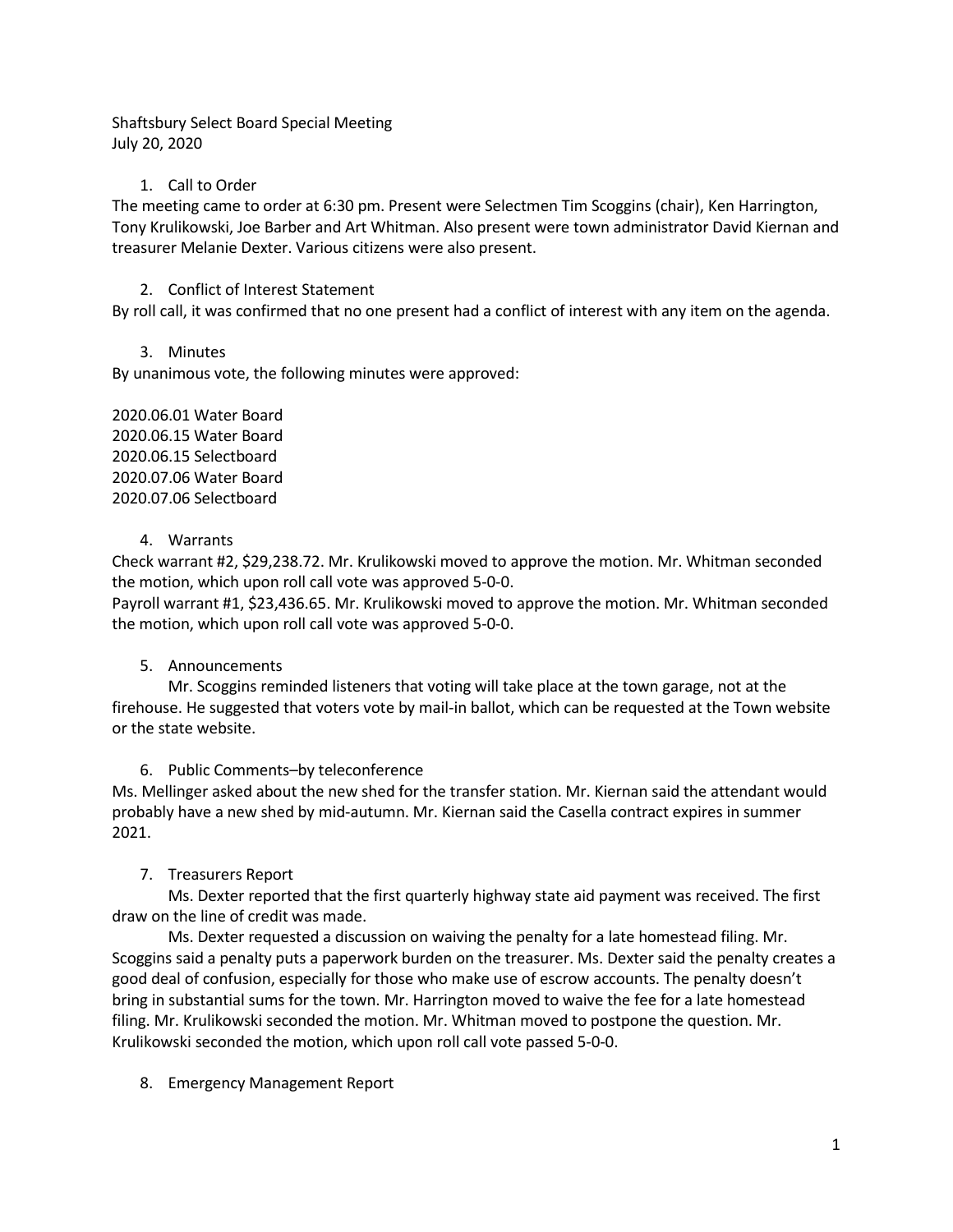Mr. Dansereau was unable to attend. Mr. Scoggins noted that an outbreak has apparently not occurred in the Manchester/Londonderry area.

The group discussed adopting an emergency order to wear face coverings. The Select Board has the authority to order that citizens wear a face mask in indoor public spaces. Mr. Scoggins summarized a draft order, becoming effective July 21 and in effect until rescinded by the Select Board or upon the cancellation of the governor's emergency order. Mr. Whitman moved to adopt the order. Mr. Krulikowski seconded the motion. Mr. Whitman reported that Bob Paulin is desperate for a reason to tell customers they must wear a mask to enter. Mr. Scoggins said the order would be about providing back up to retailers. Board members shared their opinions – some for and some against the order. Members of the public shared their opinions. Common themes were how important it is to keep the community safe, to protect the common good, to respect others. Mr. Whitman moved to amend the motion that the sign to be provided businesses come in two forms – one with the penalty information and one without, to be used at the owner's discretion. Mr. Scoggins seconded the motion. Mr. Kiernan said he has many questions about the penalties and their relationship to the state's emergency order, on which the town order is built. He asked that he be given time to explore the penalty question. Upon roll call vote, the sign amendment failed 0-0-5. Mr. Scoggins asked that the vote be taken on whether the order should be adopted effective July 21. Upon roll call vote, the face mask order passed 5-0-0.

#### 9. DPW Report

Mr. Kiernan reported that work will continue on the flats on Murphy Hill near Sally Gannon. Mowing will continue. Regravelling will be undertaken. A ponding issue will be addressed at Myers at Tinkham. Grading will continue as needed.

• Contract award Shaftsbury Hollow Culvert

Mr. Kiernan said the project could be funded using FY 21 and FY 22 Class 3 Road funds (totalling \$200,000), the original \$175,000 grant, and some monies in the culvert reserve fund. That could still leave \$320,000 for construction and maintenance for FY 21, and \$380,000 in FY 22. The paving and culvert reserve funds would also be available. Mr. Scoggins wondered if that would leave the town vulnerable to bigger issues, and could the town borrow money for a big unexpected project as easily as it could borrow for the Shaftsbury Hollow culvert. Mr. Kiernan said that in a bind, the town could borrow monies for emergency work. The board agreed to pursue Mr. Kiernan's suggested method of paying for the project.

Mr. Kiernan said Chris Ponessi, the original engineer, and Josh Carvajal, the state's ANR engineer, reviewed the Weaver proposal and found it satisfactory. Mr. Whitman moved to award the bid for the culvert to Weaver Construction for \$386,312.50 over a period beginning no later than the end of June 2121 and ending no earlier than July or August of FY 22, with possible extension if needed. Mr. Harrington seconded the motion. Mr. Whitman clarified that Mr. Weaver knows the project is not to start until next summer. Upon roll call vote, the motion passed 5-0-0.

- Expansion of width of Cold Spring Road.
- The road does not meet MRGP standards. Trees will need to be removed from the ROW.
- On Line auction surplus equipment

Mr. Kiernan said he would use an on-line organization house and expect to clear \$15,000 to \$20,000. North Bennington has used the company. Items to be sold include the Caterpillar track loader, Ford 550, 1995 International, 2002 John Deere 4100, the old pickup in the weeds, a heavy duty utility body, and miscellaneous office items. There were no objections to proceeding.

• Bid proposal removal of old Town garage Buck Hill Road

Mr. Kiernan had forgotten that the building must first be tested for asbestos. He will contract with Catamount of Wilmington, for about \$2000. There was no objection to hiring Catamount.